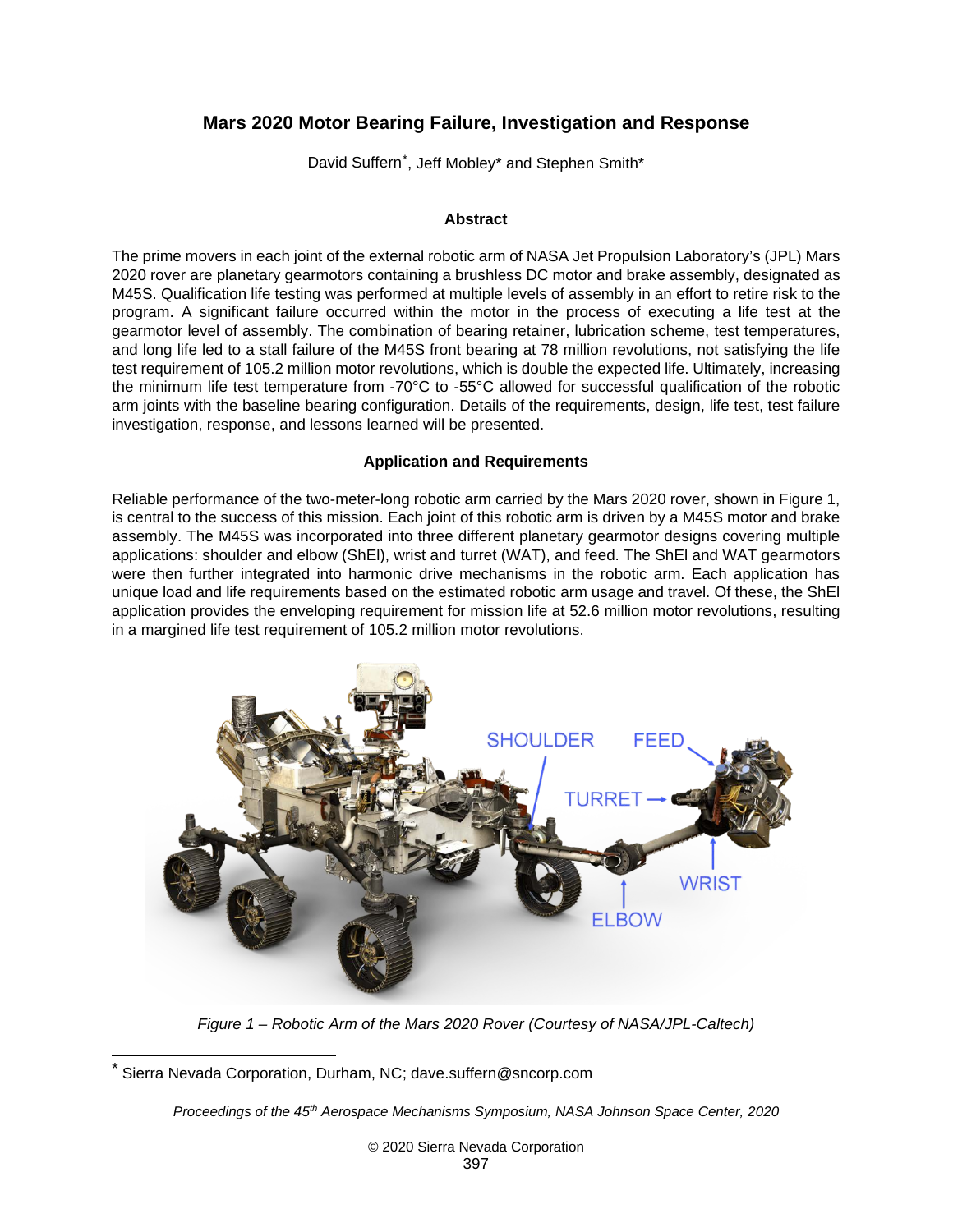The M45S has two primary functions: (1) provide the required torque and speed when powered and commanded to move, and (2) hold position when unpowered. Motor holding torque capability, necessary for maintaining the robotic arm's position when the motor is unpowered, was a crucial requirement in the design and development of the M45S motor and brake assembly, but is not covered in this paper. Rather, the operational motor requirements and the failure to demonstrate margined life capability against those requirements will be discussed.

In operation, the M45S motor was required to produce a minimum torque of 0.13 N•m at a minimum speed of 3,000 rpm across an operational temperature range of -70 $\degree$ C to +70 $\degree$ C. Given the bias of the Martian environment to colder temperatures and the associated increase in drag torque of the downstream gearing, a second performance requirement was given for temperatures at or below -30°C: minimum torque of 0.20 N•m at a minimum speed of 2,400 rpm. These two performance points were the basis of the motor design and sizing.

Additional design goals and test requirements regarding operation at colder temperatures increased the difficulty of the program. Specifically, there was a program goal to minimize torque variation over the wide operational temperature range. A limited torque uncertainty across operating conditions would allow JPL to calculate output torque produced by the motor solely as a function of the current input. In real terms, this translated to design direction to avoid adding excessive lubricant to the motor bearings, understanding that additional lubricant would increase the motor drag and therefore the torque uncertainty at colder temperatures.

Additionally, one of the most challenging test requirements, necessary to represent the bias of operation at colder temperatures, was to satisfy the following distribution of temperatures in the execution of the margined life test (105.2M motor shaft revolutions):

- Minimum 25% of the revolutions at the hot extreme (+70°C).
- Minimum 25% of the revolutions at the cold extreme (-70°C).
- Minimum 25% of the revolutions at the nominal operating temperature (-55°C).

### **Design and Evaluation**

The M45S motor and brake assembly was comprised of a brushless DC motor with Hall commutation and a friction brake assembly. The rotor at the core of the M45S was supported by two radial ball bearings, spring preloaded in a face-to-face orientation. Each double-shielded, SR3 size bearing contained a crown steel retainer and was lubricated with a grease plate of Braycote 600EF followed by the addition of a 1:1 by volume slurry mixture of Braycote 600EF grease and Brayco 815Z oil to fill 5% to 10% of the bearing's void volume. The quantity of lubricant was minimized in order to keep torque losses low, and to reduce drag torque variation over temperature extremes. It should be noted that the combination of a grease plate prior to the addition of 5% to 10% fill of 1:1 grease/oil slurry resulted in a total lubricant condition of 8% to 13% volume fill and a grease/oil ratio closer to 2:1.

This lubrication approach was selected based on its heritage success [1] [2] [3]. Additionally, the crown steel retainer had heritage, being successfully used in Mars Science Laboratory gearboxes and in developmental testing for Mars 2020 gearbox designs. However, the combination of this retainer configuration, the lubricant fill, and the high number of revolutions required to be performed at the margined operating temperature, -70°C, pushed this bearing configuration beyond the acceptable limits of operation. This will be explained in detail.

A simplified cross-section of the M45S motor is shown in [Figure 2.](#page-2-0)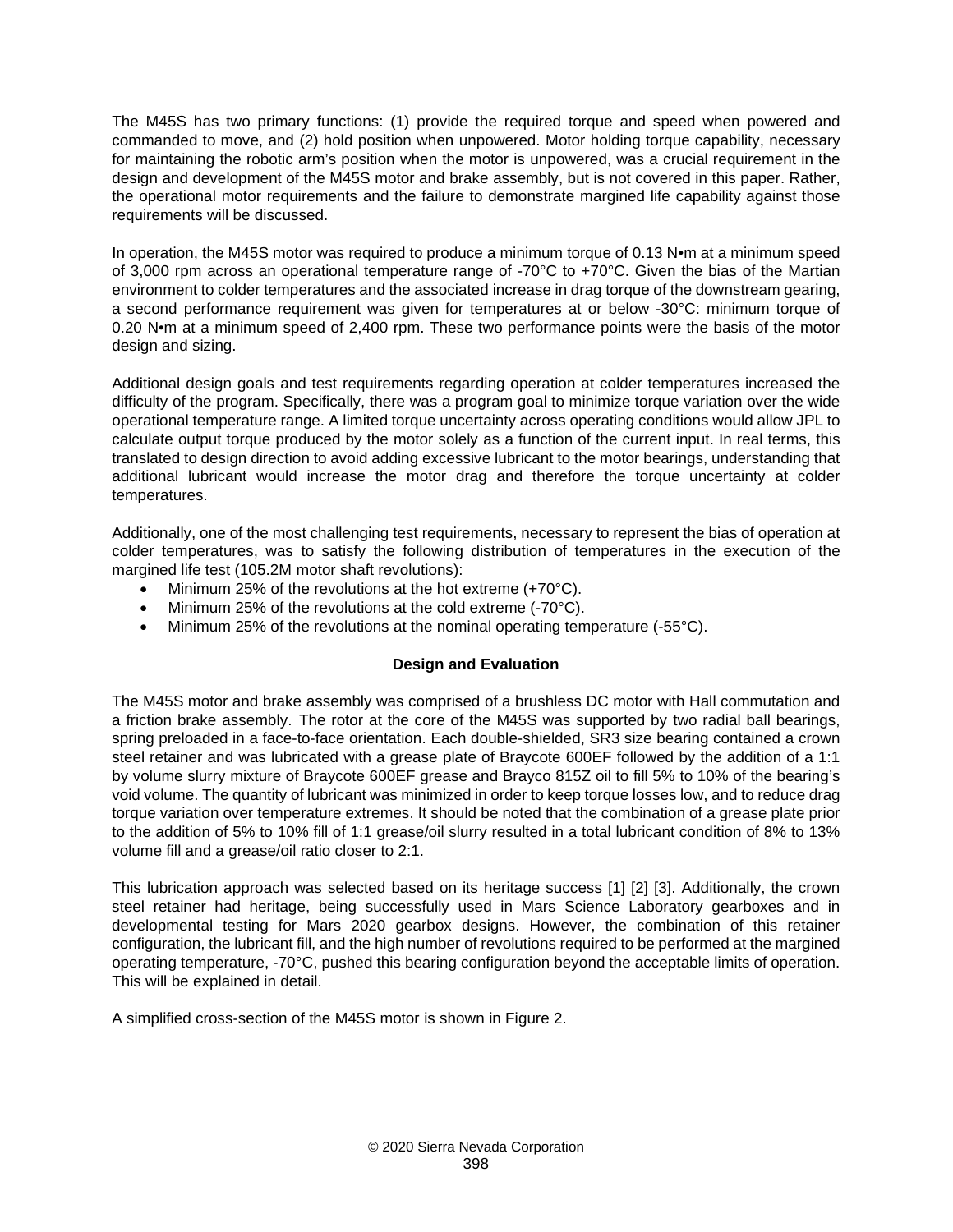

*Figure 2 – Simplified M45S Motor Cross-Section (Brake omitted for clarity)*

<span id="page-2-0"></span>The rotor magnets overhang the rear of the stator to allow efficient Hall sensor commutation. This overhang increased the load on the front motor bearing due to the magnetic forces attempting to self-center the rotor within the stator. As a result, Hertzian contact stresses were expected to be higher [0.99 GPa (144 ksi)] in the front bearing and lower [0.80 GPa (116 ksi)] in the rear bearing. These are reasonable values for a long life application.

The bearing lubrication film parameter  $(\lambda)$ , a ratio of the lubrication film thickness to the composite roughness of the contacting surfaces between the ball and raceway, was calculated using COBRA-AHS analysis software across temperatures ranging from -70°C to +70°C and speeds ranging from 1,500 rpm to 7,100 rpm. The analysis indicated a mixed boundary condition  $\lambda$  of 1.7 at slower speeds and higher temperatures, and a hydrodynamic (HD) condition ( $\lambda$  >3) for higher speeds and colder temperatures [4] [5]. The lubricant's viscosity is a function of temperature and increases at colder temperatures. This increase in viscosity inherently increases the lubrication film thickness, which in general, results in longer bearing life as the lubricant is able to insulate the bearing elements from direct contact [6]. However, a simple extrapolation of lubricant viscosity going cold may be insufficient for understanding impact on bearing life. As will be shown in [Figure 10,](#page-10-0) the lubricant ceases to function effectively when approaching its pour point, resulting in starvation effects that dramatically reduce bearing life.

In addition to Hertzian contact stress and the lubrication film parameter, lubricant stress cycles are used in evaluating bearing life. These are defined as the number of times a ball passes across a given spot on the raceway, a function of the bearing's pitch diameter, ball diameter, and quantity of balls. See Eq. 1 in reference [2] for calculation details and an example in reference [5]. The lubricant stress cycles for the bearings in the M45S motor were 469 million for the margined life requirement of 105.2 million motor revolutions.

Published and other available data summarizing acceptable limits of Hertzian contact stress and lubricant stress cycles indicated that the M45S design was exceeding limits of proven lubricant life, but not in an area of known failure [3] [7]. The data indicates that at least 30-60 million lubricant stress cycles could be expected for contact stresses around 1.0 GPa (145 ksi), with failure to be expected beyond 600 million lubricant stress cycles. Being between the limits of proven success and known failure, bearing lubricant life was identified as a significant program risk throughout the design phase.

In response, the bearing balls were coated with titanium carbide (TiC), shown to quadruple the life of the perfluoropolyether (PFPE) lubricant at Hertzian contact stresses of 1.0 GPa or less [8]. Concurrent with the M45S design effort, developmental bearing life testing was being performed on similar bearings being used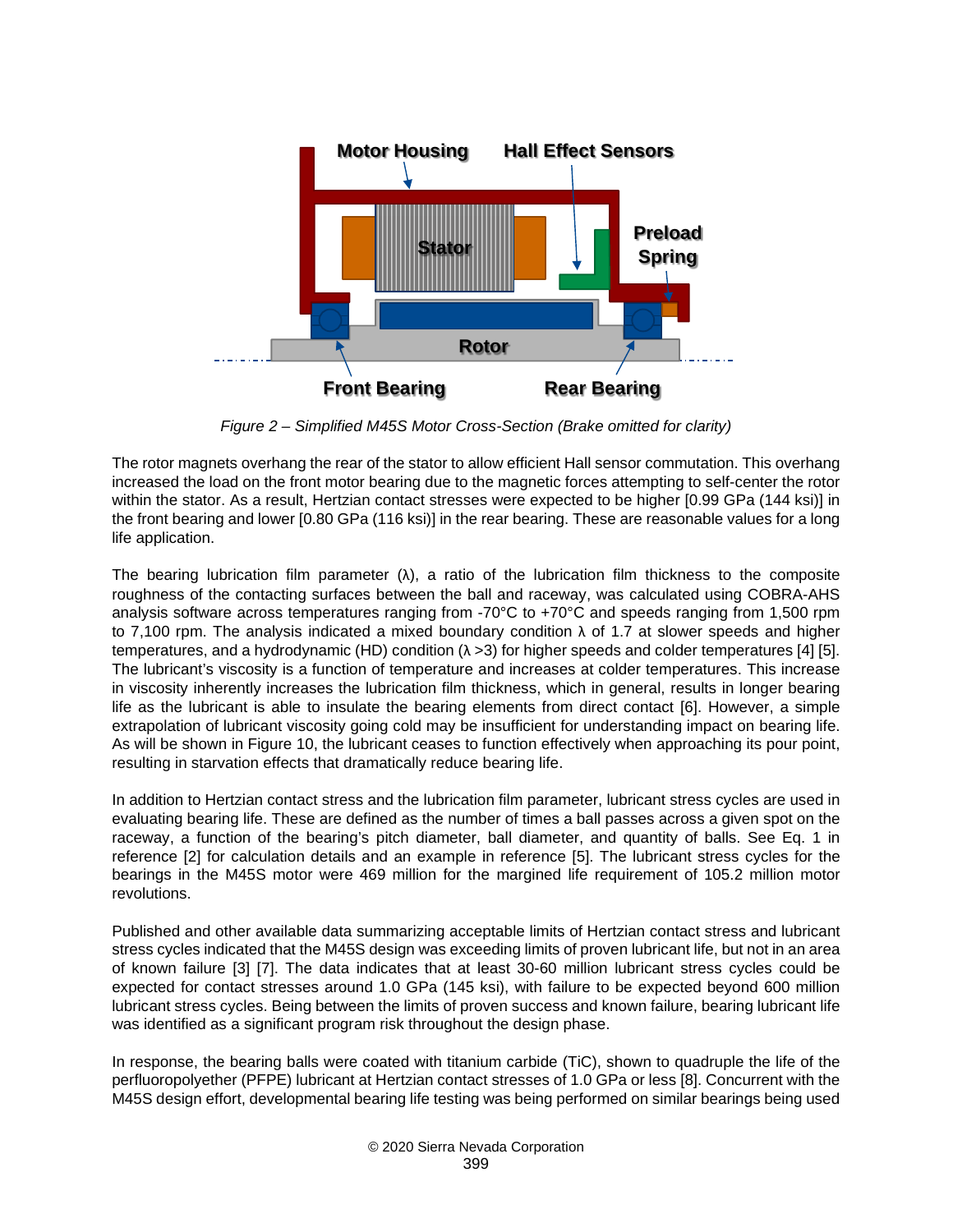on a separate Mars 2020 contract to supply gearboxes. This testing was intended to demonstrate bearing life capability in the low cycle count, high load regime [2]. Unfortunately, it was not possible to adapt that test setup to encompass the speeds or cycle count required for the M45S motor design. Consequently, demonstration of M45S bearing life was deferred until its design verification (DV) life testing.

### **Performance and Life Test Results**

### M45S Performance

The goal to minimize torque variation over temperature was a significant program concern and drove the decision not to implement a higher bearing lubricant fill. Performance testing was completed and proved that the chosen motor design, including bearing lubrication, performed consistently across the entire operational temperature range. The net motor torque constant, including viscous losses from lubrication, across a temperature range of -70°C to +70°C resulted in a torque uncertainty of ±0.005 N•m at the 0.200 N•m output torque level at constant speed. This value was within the original program goal of ±0.009 N•m. With respect to torque uncertainty concerns, the chosen design and lubrication scheme proved highly effective.

### Life Testing and Results

Identified early in the program as an area of risk, the lubricant life was ultimately tested during the M45S DV life test, which exposed the unit to twice the expected life, or 105.2 million motor revolutions. This life test, completed in early 2019, had been delayed due to other M45S design and integration challenges. These delays postponed the retirement of the bearing life risk. As a result, within six weeks of finishing the M45S DV life test, two of the M45S gearmotor life tests (ShEl DV and WAT DV) were completed or stopped due to anomalous conditions.

This timing afforded the opportunity for near-concurrent visual inspection of motor bearings experiencing the same operational temperature environment, but different total motor revolutions with various speed and load combinations. The revolution count and condition of the M45S motor bearings from these three initial life tests were compared for similarities and differences, shown in [Table 1.](#page-3-0)

<span id="page-3-0"></span>

| <b>Life Test</b>      | Motor Revs /<br>% of 2X Life | <b>Temperature</b><br><b>Distribution</b> | <b>Post-Life</b><br><b>Performance</b> | <b>Visual Bearing</b><br><b>Condition</b> |  |
|-----------------------|------------------------------|-------------------------------------------|----------------------------------------|-------------------------------------------|--|
| M45S Motor-only       | 105M / 100%                  | 25% min. @ -70°C                          | Acceptable                             | Poor                                      |  |
| <b>WAT Gearmotor</b>  | 66M / 100%                   | $25\%$ min. $@ - 55°C$                    | Acceptable                             | Marginal                                  |  |
| <b>ShEI Gearmotor</b> | 78M / 74%                    | 25% min. @ +70°C                          | N/A - Stalled                          | Very Poor / Damaged                       |  |

[Figure 3](#page-4-0) provides a visual comparison of the condition of the front bearing from the M45S motor of each of these three units, with the following observations:

- Motor-Only: Slightly rough rotation; dry, powdery, dark wear debris; retainer ball pockets worn
- WAT: Rough rotation; clumped, dark wear debris
- ShEl: Very rough rotation; retainer periodically caught under balls; nearly empty of any lubricant or wear debris; damage to retainer visible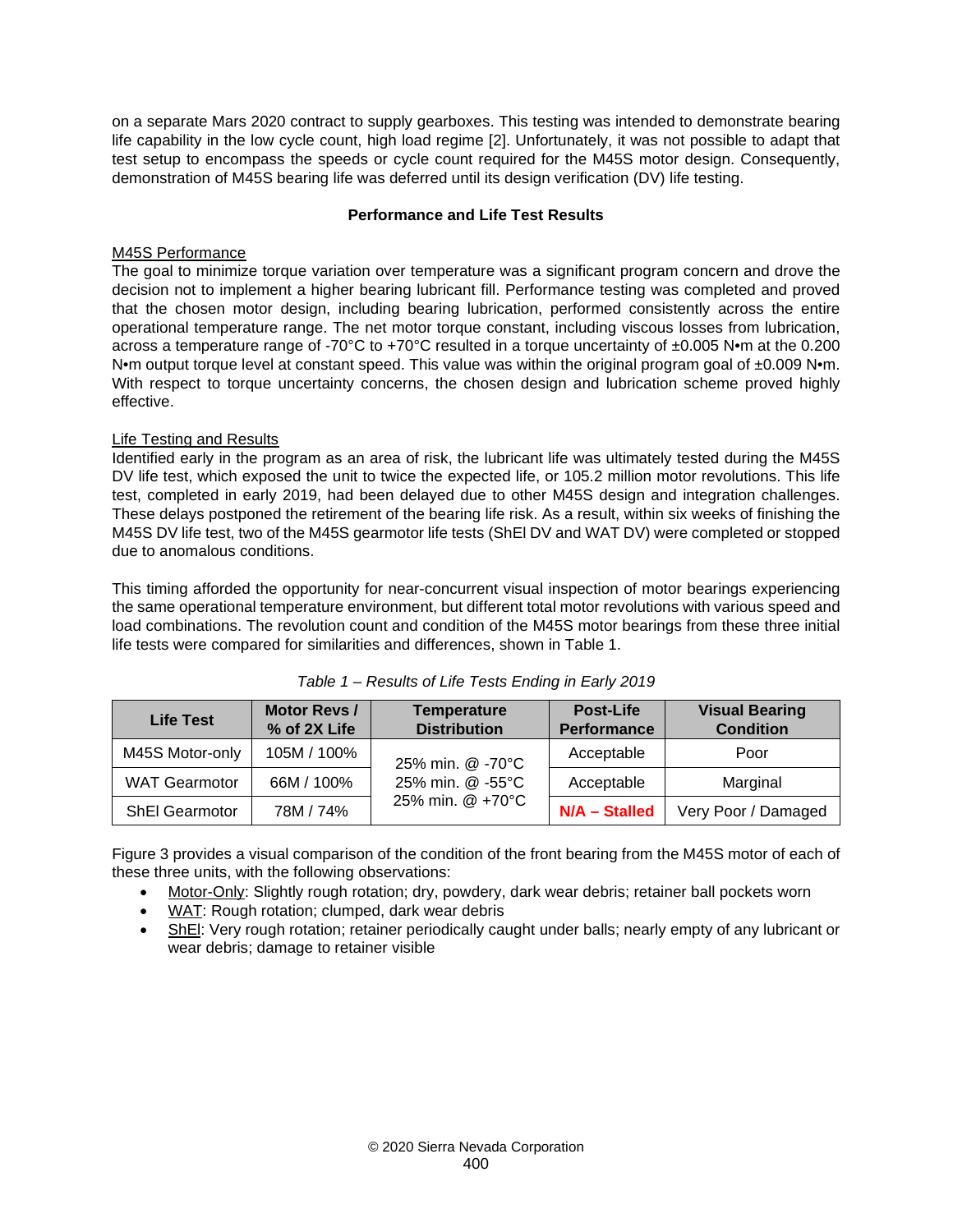<span id="page-4-0"></span>

*Figure 3 – Post-Life Test Condition of Front M45S Motor Bearings*

### Details of the ShEl Life Test and Termination

The program required that life tests perform twice the expected number of Integration and Test (I&T) and Mission revolutions over at least 10 thermal cycles, each consisting of temperature plateaus at +70°C, -70°C, -55°C, and +20°C. Additionally, the gearmotor output revolutions were required to be approximately equally distributed across the thermal cycles with a minimum of 25% of the revolutions to be performed at each of the +70°C, -70°C, -55°C plateaus. The balance of revolutions could be performed at any temperature between +70°C and -70°C, but were mostly completed around +20°C.

By early 2019, nearly all of the gearmotor DV life tests had been completed without issue. However, the ShEl life test unit unexpectedly stopped operating during the -55°C plateau (just after the -70°C plateau) of thermal cycle 6 of 10 in early 2019. [Figure 4](#page-4-1) provides an overview of the data acquired during this plateau, including the three stall events that occurred prior to halting operation for evaluation. The stall events are indicated by the three sharp rises in the motor current and temperature followed by recovery.



<span id="page-4-1"></span>*Figure 4 – Output Torque and Motor Current Data Acquired During Thermal Cycle #6, -55°C Plateau*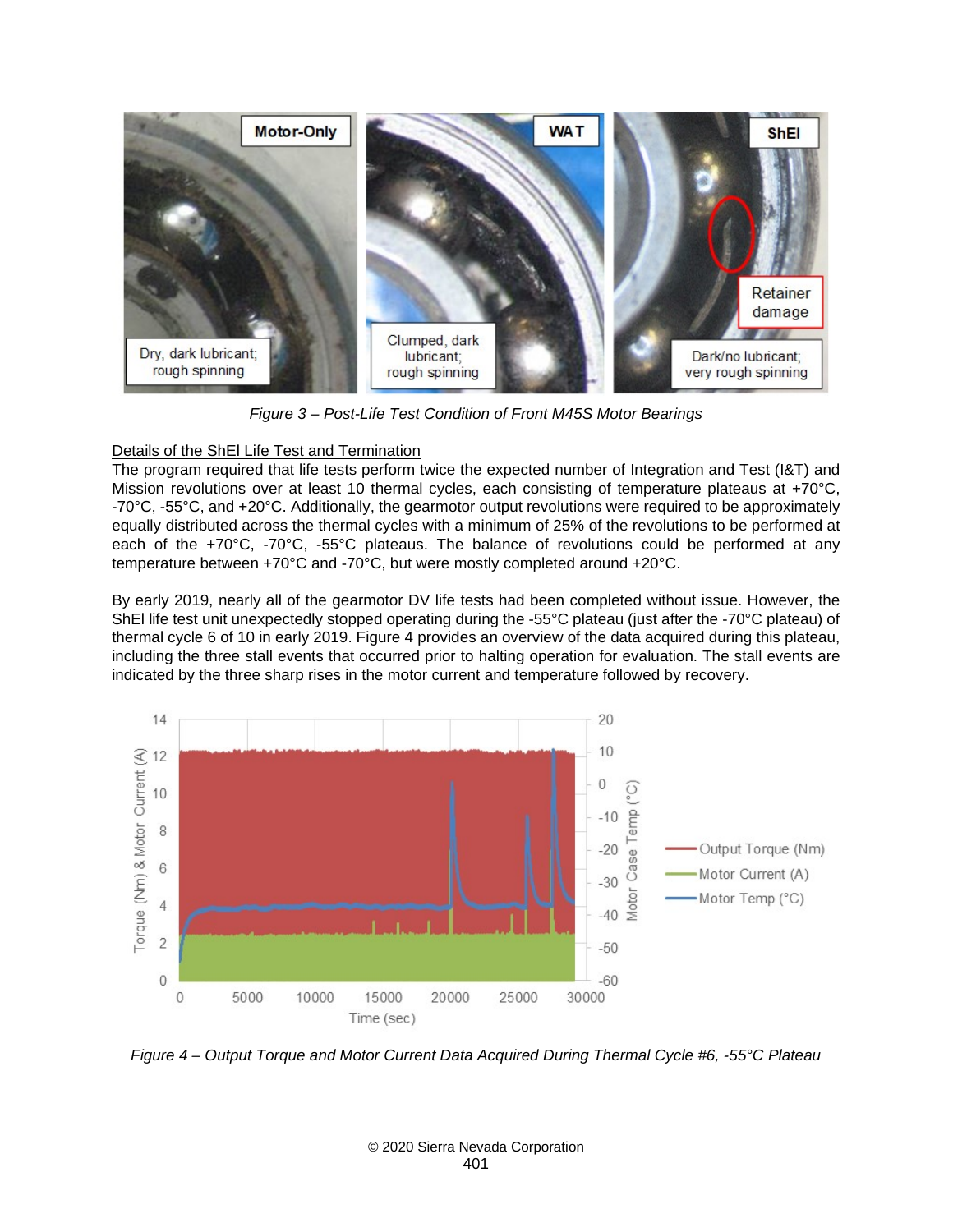[Figure 5](#page-5-0) provides detailed data of the first stall event as it occurred, with the following explanation:

- Per the automated profile, the unit began execution of 80 seconds of operation in the CW direction.
- After approximately 15 seconds of operation against the prescribed torque of approximately 6.6 N•m, the measured output speed of the unit unexpectedly dropped to 0 rpm and the motor current jumped to the 7 A current limit.
- The unit remained in this state for approximately 60 seconds, until the automated profile removed power from the motor. The motor remained off for 15 to 20 seconds, as planned.
- The automated profile initiated operation in the CCW direction.
- Operation then proceeded nominally for the next 80 to 90 minutes until a second stall event was encountered with the same signature as the first (reference [Figure 4\)](#page-4-1). Note, some initial torque noise is visible on the graph and is associated with the cogging effects of the hastily stopped hysteresis brake dynamometer.

All three stall events were readily identified by the sharp increase in motor housing temperature associated with Joule heating from the motor current being at its 7 A limit.



<span id="page-5-0"></span>*Figure 5 – Detailed Data Acquired during First Stall Event of ShEl DV in Life Cycle 6 of 10*

### **Test Failure Investigation**

The team first needed to determine whether the stall was due to an anomaly within the unit under test (UUT) or the mechanical or electrical ground support equipment (MGSE / EGSE). The life test setup was more complicated than most due to the requirements to apply resistive torque and axial load simultaneously, while supporting the UUT in the thermal chamber and recording data as noted. The complexity of the test setup presented multiple opportunities for the root cause to be found in the MGSE / EGSE. A block diagram of the complicated ShEl life test setup is shown in [Figure 6,](#page-6-0) with data acquired from components identified in the orange boxes.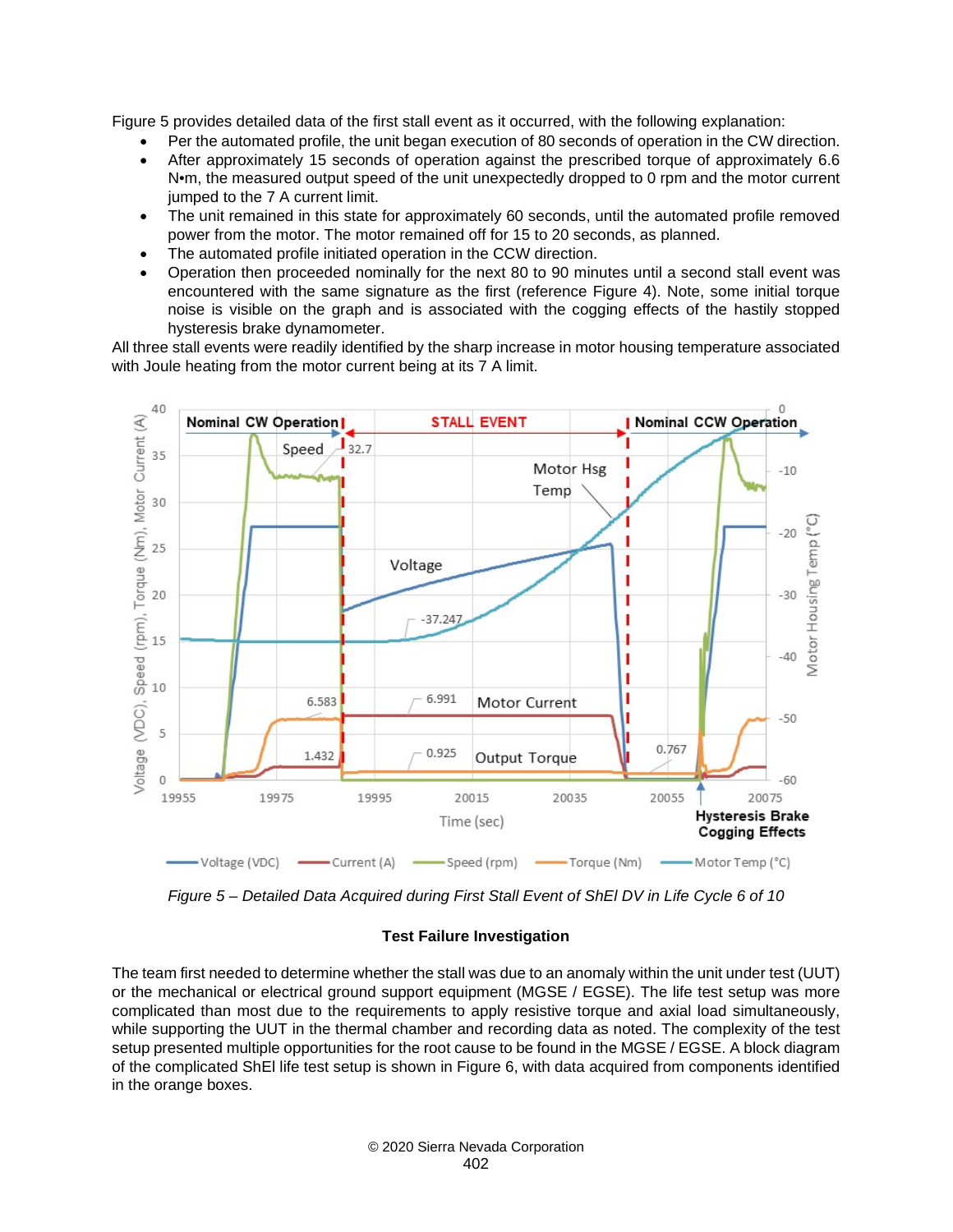

*Figure 6 – Block Diagram of Complex ShEl DV Life Test Setup*

<span id="page-6-0"></span>The following describes the sequence of the investigation to determine the source of the ShEl DV unit life test anomaly:

- 1. To determine if the EGSE was responsible, the team attempted to recreate the stall event while recording the current of each motor phase and the voltage of each Hall sensor with an oscilloscope. Result: stall was recreated and oscilloscope data indicated EGSE was performing nominally.
- 2. The performance of the motor's brake was characterized to ensure it was not inadvertently engaging and stopping the motor. Result: motor brake performance was verified to be nominal.
- 3. Thermal chamber was taken to ambient temperature and a recreation of the stall event was again attempted in a manner that would allow a determination of the source of the anomaly: MGSE or UUT. Result: stall was recreated and there was no wind-up or tension in the MGSE test setup to indicate that it was causing any issues.
- 4. UUT was disconnected from all MGSE and a Startup Sensitivity health check was attempted to verify the motor was able to initiate rotation at a current value in family with prior health checks. The UUT failed to rotate with up to 2.8 A applied, when far less current was generally needed to initiate rotation. This provided convincing evidence that the source of the stall was within the UUT itself.
- 5. JPL performed a computed tomography (CT) scan on the motor and discovered that the source of the stall condition was within the front motor bearing; the crown steel bearing retainer jammed under a ball, as shown in [Figure 7.](#page-6-1)

<span id="page-6-1"></span>

*Figure 7 – CT Scan of Front M45S Bearing within ShEl Life Test Unit (Courtesy of NASA/JPL-Caltech)*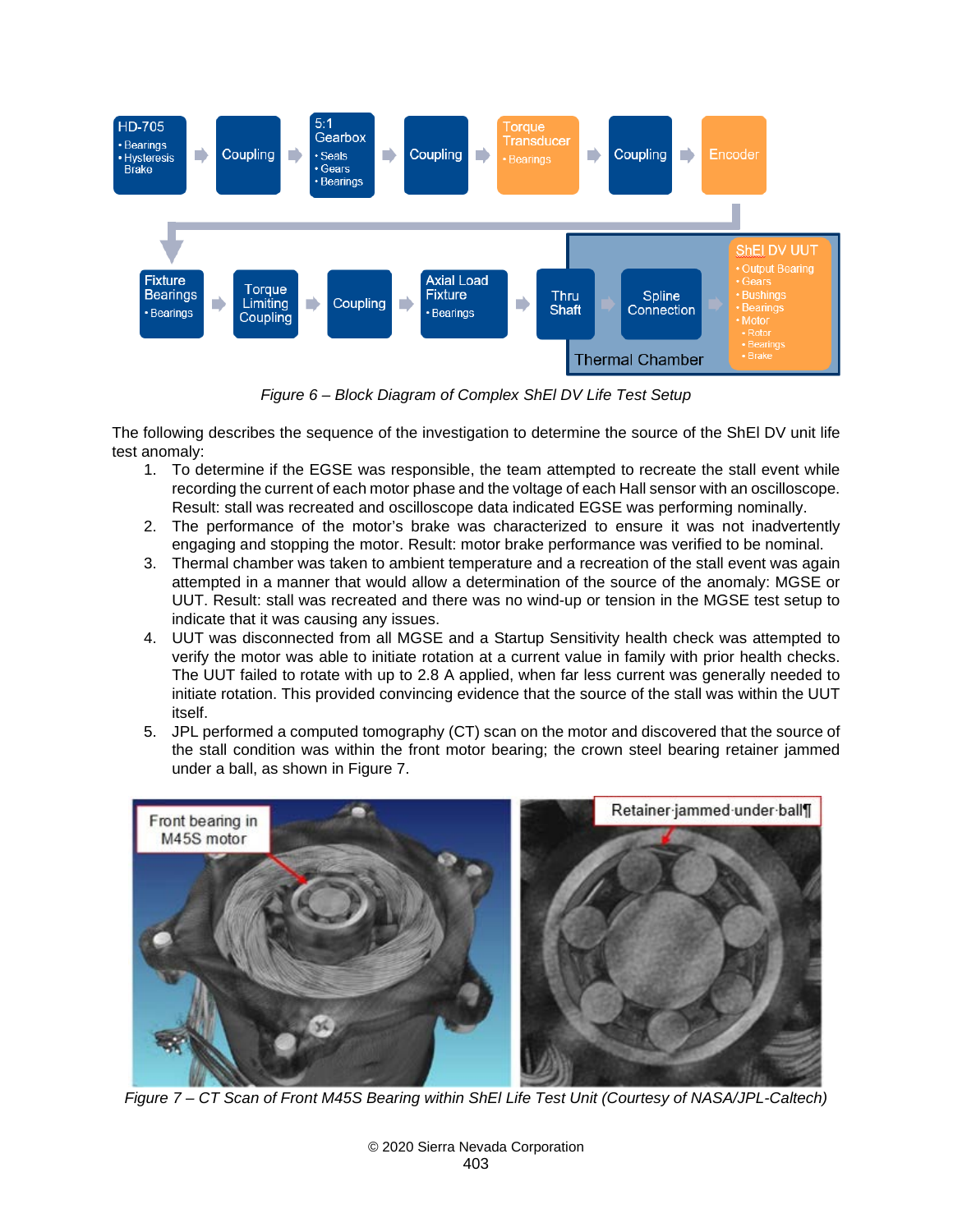The UUT was returned and disassembled at SNC. The interior condition of the motor, particularly the front bearing, was evaluated by both SNC and JPL personnel. The following observations were made regarding the condition of the ShEl gearbox and motor:

- No significant anomalies were found within the ShEl gearbox.
- No significant anomalies were found within the M45S brake assembly.
- In disassembly of the motor, the rear bearing rotated smoothly and residual, dark, and slightly wet lubricant remained.
- A significant amount of wear debris was present on both sides of the front motor bearing: motor rotor and motor pinion. See [Figure 8.](#page-7-0)
- The front bearing rotated roughly and caught occasionally. Two fingers of the ball retainer were visibly damaged. The bearing was very dry and empty of both lubricant and wear material (appeared to have been ejected into motor rotor and motor pinion areas). The inner (piloting) diameter of the crown steel retainer included a rolled burr. Further inspection found that this inner diameter was measurably enlarged, allowing radial movement of the retainer to the point where the outer diameter of the retainer could contact the inner diameters of the outer race. Additionally, there were indications that the retainer spine contacted the interior surface of the bearing shield, indicating that the retainer ball pockets had worn to allow excessive axial movement of the retainer. See [Figure 9](#page-7-1) for the appearance of this damaged front bearing.

<span id="page-7-0"></span>

*Figure 8 – Wear Debris Surrounding the M45S Front Motor Bearing from ShEl DV Unit*

<span id="page-7-1"></span>

*Figure 9 – Interior Inspection and Retainer Observations on M45S Front Motor Bearing from ShEl DV Unit*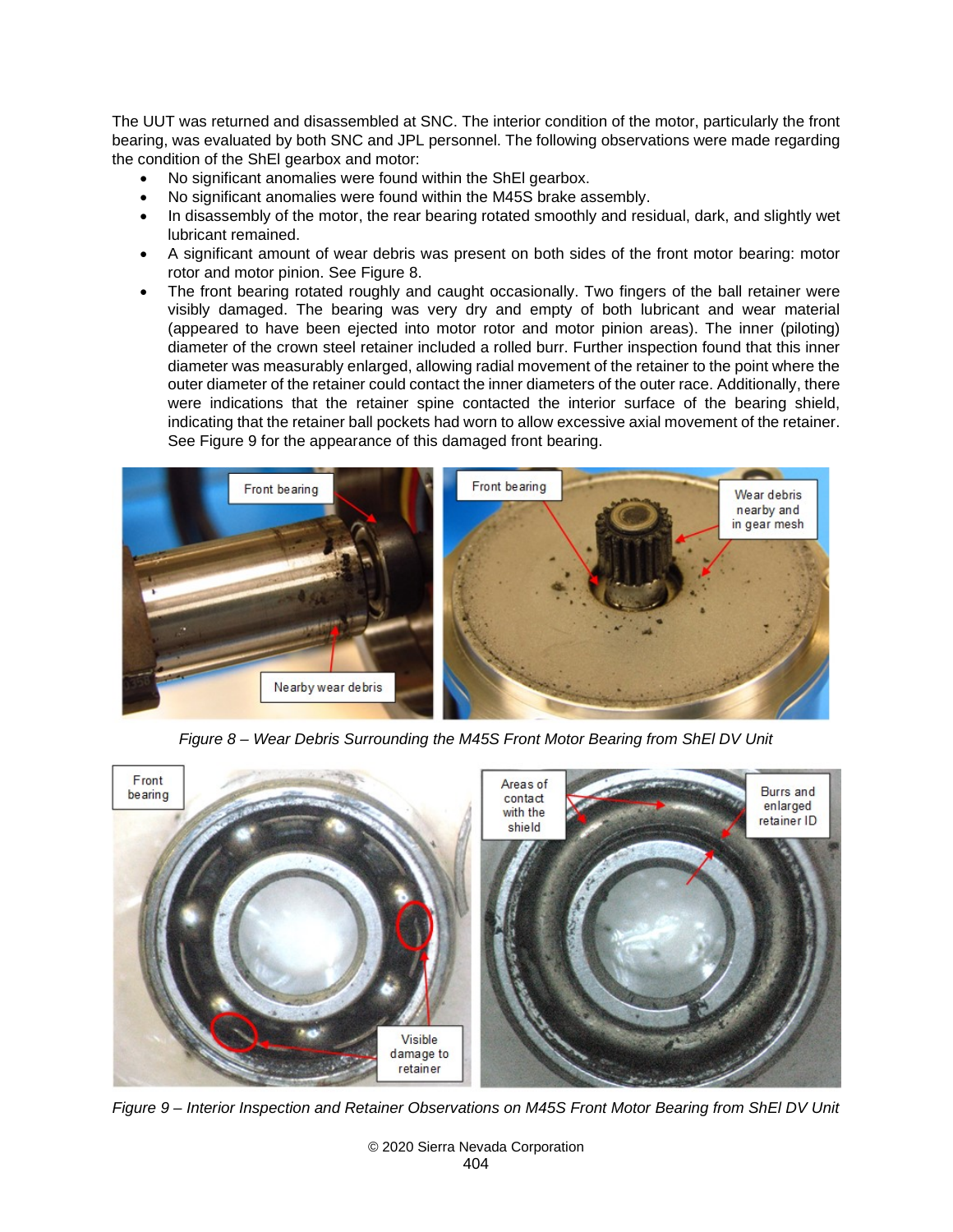The results of this and other unit teardowns led to the development of the following failure sequence theory:

- 1. Operation at the -70°C temperature plateau, very close to the lubricant pour point of -72°C, rendered the lubrication scheme ineffective, resulting in lubricant starvation conditions.
- 2. Starvation conditions, never a desired condition for long life bearing operation, had the most significant effects on the crown steel retainer, wearing first at the inner diameter (ID) of bearing retainer spine, where guided.
- 3. Retainer wear debris mixed with grease, accelerating wear as the grease became an abrasive mixture with the wear particles.
- 4. Retainer ID continued to grow with wear, allowing it to move radially out of position.
	- a. Ball pockets began to wear against balls, generating debris and burrs.
- b. Outer diameter faces of the retainer began to wear on the outer ring and inside of shields. 5. Wear debris led to increased drag in the bearings, causing increased noise in the motor current signature.
- 6. Eventually lubricant was depleted and dry debris was ejected from the bearing.
- 7. Two types of failure were observed:
	- a. The bearing retainer was jammed between the ball and outer ring, stalling the motor. This mode was the initial life test failure observed in the original ShEl DV M45S motor.
	- b. The build-up/plating of wear particles and depleted grease on raceways removed radial play from the bearing and caused a significant increase in drag/motor current, but not an outright motor stall. This failure occurred in the M45S SN013 motor that had replaced the original ShEl DV motor to complete the margined gearbox life test.

### **Response to M45S Bearing Failure**

This life test failure occurred on one of the last gearmotor DV life tests and after the delivery and integration of the flight gearmotors into the Mars 2020 rover's flight robotic arm. The state of the program and the severity of the issue resulted in parallel recovery paths being pursued:

- 1. "Use as is" Determine an operating temperature range that would allow the baseline, delivered bearing configuration to achieve the margined life test requirement. The goal was ensure the lubricant was able to flow and protect the crown steel retainer from lubricant starvation wear.
- 2. "Refurbish" Determine a superior bearing configuration that would achieve the margined life test requirement without failure. Adjust operating temperature range as necessary to maintain acceptable torque uncertainty.

"Use as is" was the option with least impact to the assembly and integration work already accomplished by the Mars 2020 rover team. However, the refurbishment option was simultaneously pursued as a backup plan in the event there was no reasonable operating temperature range that allowed the delivered hardware configuration to achieve the margined life test requirement.

SNC and JPL had a number of M45S motors available as test beds for testing various bearing configurations across various temperature ranges. In addition, SNC possessed a number of motor controllers, test consoles, and thermal chambers to support simultaneous testing. Among many options, the collective program team considered the following variables valuable to compare:

- Minimum mission life test temperature
- Speed
- Lubricant mix ratio and percentage of fill
- Retainer material

Within three weeks of determining the front motor bearing to be the cause of the ShEl DV life test stall, the JPL-SNC team had begun a modified life test on two available M45S motors of the baseline bearing configuration. Both the flight spare motor (SN019) and a non-flight thermal correlation motor (SN032) began life testing, alternating between two less severe temperature plateaus: -35°C and +25°C. To increase the fidelity of these life tests and match the test flow, the motors were exposed to the random vibration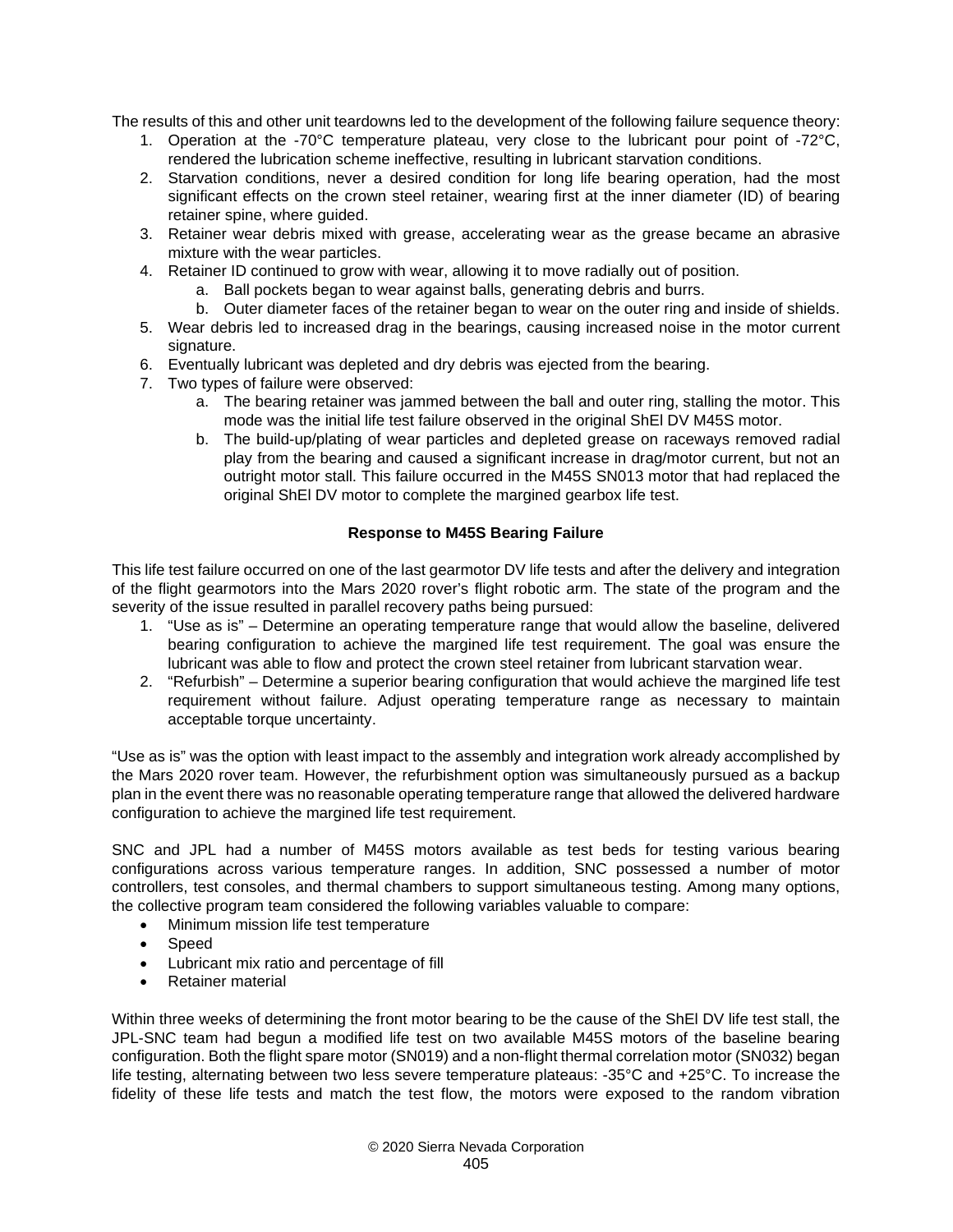environment prior to the beginning of life testing. Although they had the same baseline bearing configuration, SN032 performed its life test at the high end of the operational speed (7000 rpm), and was completed within three weeks, whereas SN019 performed its life test at the low end of the operational speed (1500 rpm), and took two months to complete. In reality, the actual motor speed in mission operation on the rover could be at any speed in between. These two speeds were selected to bound mission operation, since speed could have a potentially significant impact in the bearing lubrication film parameter and overall bearing life.

In parallel to these efforts, the program team chose to procure an alternate crown phenolic retainer in the "refurbish" path in lieu of the baseline crown steel retainer. This decision was made due the determination that the root cause of failure was the compounding deterioration of the crown steel retainer in the absence of effective lubrication at cold temperatures. The premise was that the porous phenolic retainer had more published heritage success and itself was a potential lubricant reservoir, inherently resistant to lubricant starvation. To this end, JPL was able to successfully modify four bearing sets to include crown phenolic retainers in place of the crown steel version, each set having a different lubrication scheme, as follows:

- 58.1 mg (30% void volume fill) of Braycote 600EF grease only
- 38.7 mg (20% void volume fill) of Braycote 600EF grease only
- 30 mg (15.5% void volume fill) of 2:1 slurry of Braycote 600EF grease : Brayco 815Z oil
- 22 mg (11.5% void volume fill) of 2:1 slurry of Braycote 600EF grease : Brayco 815Z oil

The purpose of the various lubrication schemes was to compare cold temperature performance. This performance testing was used to determine the drag of each bearing configuration with respect to temperature in order to assess the torque uncertainty associated with these alternate configurations. The JPL Motion Control Subsystem (MCS) team evaluated the results of this testing with respect to torque uncertainty goals. The cold performance test results for these lubricant configurations are shown in [Figure](#page-10-0)  [10,](#page-10-0) with the following observations:

- SN012 motor with 58.1 mg grease reached the 0.6 A current limit and could not operate at or below -50°C. Even at warmer temperatures, the no-load current was above 0.5 A and this lubricant configuration was deemed unusable by the JPL MCS team.
- The other three configurations had acceptable performance but only the SN016 motor with 38.7 mg grease and SN012 with 22 mg slurry proceeded to life testing.
- The data showed a low torque characteristic at temperatures at or below -60°C. This characteristic is believed to be from a starvation condition where the lubricant is so close to its pour point that its high viscosity does not allow for it to effectively flow within and relubricate the bearing components. While this produces low drag torque, it is not acceptable for a long life application.
- Peak torque was found to occur around -50°C indicating that the lubricant viscosity was still high due to the low temperatures but was able to flow within the bearing.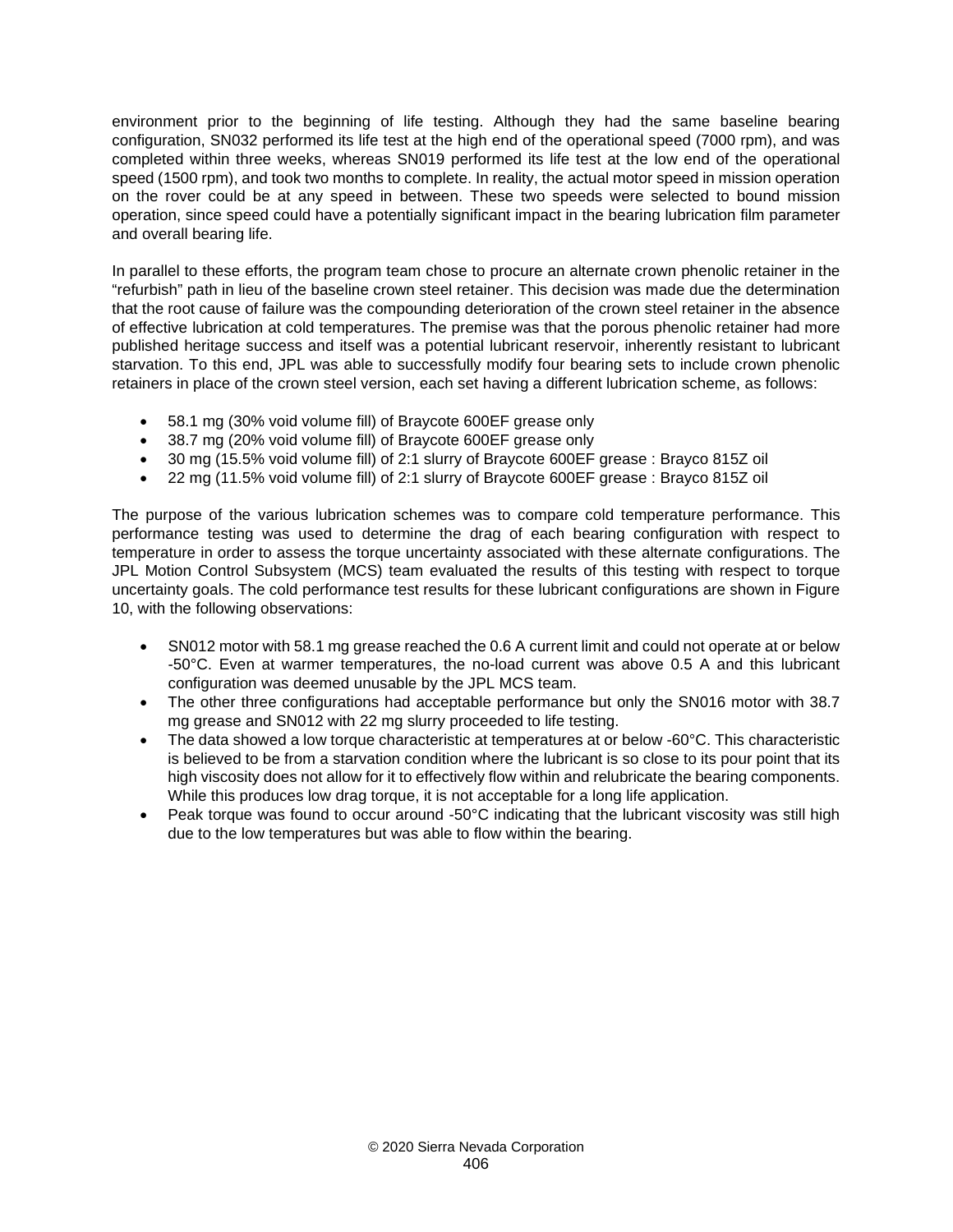

<span id="page-10-0"></span>*Figure 10 – M45S Cold Performance with Phenolic Bearing Retainer and Various Lubricant Schemes*

The timeline of recovery for the M45S motor, including assembly, test, and teardown inspection events is shown in [Figure 11](#page-11-0) with the following details:

- Testing, including random vibration, began with the baseline bearing configuration in SN019 and SN032, modifying the operating temperature range to -35°C to +25°C to be less severe than the original -70°C to +70°C.
- Refurbishment of SN012 and SN016 was completed after receiving bearings with phenolic retainers and the noted grease fill from JPL.
	- o Cold temperature drag testing revealed that the bearings in SN012 with 58.1 mg grease fill had excessively high drag. That unit, therefore, was not selected to continue to life testing.
	- $\circ$  SN016 did proceed to life testing over the -35°C to +25°C temperature range in the event that the SN032 with the baseline bearing configuration failed.
- SN032 life testing successfully completed with favorable results over the -35°C to +25°C temperature range, indicating that the baseline bearing configuration was capable of meeting the margined life requirements with a minimum operating temperature of -35°C.
	- o As a result, life testing of SN016 was halted and the unit was made ready for a different set of bearings. By this point, SN016 had accumulated 75 million revolutions (71% of margined life).
- With successful results of the baseline bearing configuration at -35°C, the program set out to determine if either the baseline or a refurbished bearing configuration could successfully meet the margined life requirements with a lower minimum operating temperature of -55°C, still warmer than the original requirement of -70°C. A lower minimum operating temperature would reduce the needed motor heater power, conserving the rover's limited power supply for mission operations. This testing was performed with three units:
	- o The slow speed, long-duration SN019 life test, already in progress, was modified to make up ground at the -55°C plateau.
	- o SN016, refurbished to include the baseline bearing configuration, was run at full speed.
	- o SN012, refurbished with bearings JPL modified to include phenolic retainers and the 22-mg slurry fill, was run at full speed as well.
- SN012 and SN016 were exposed to both the random vibration environment and the Planetary Protection (PP) Bake-out, which required at least 122 hours at +114°C and a pressure of less than 1x10-5 torr. The bake-out was included to ensure that the bearing lubricant would be conditioned in a manner consistent with the flight motors.
- All three motors finished testing within a week of each other. A Technical Interchange Meeting (TIM) was held to review all motor performance data and visual bearing conditions.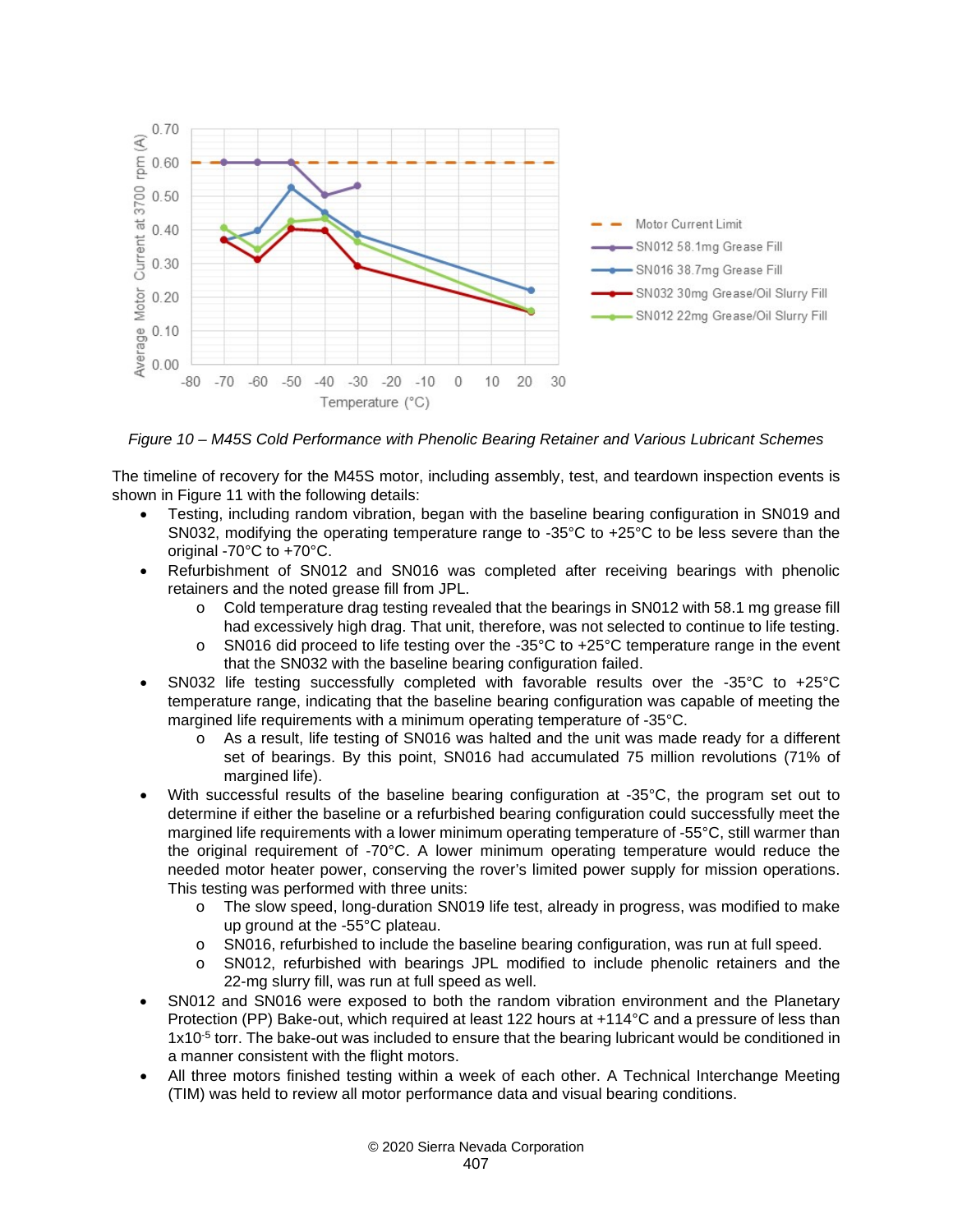

*Figure 11 – Timeline of M45S Motor Recovery Assembly, Test, and Teardown Events*

<span id="page-11-0"></span>In the TIM, the decision was made to proceed with the baseline bearing configuration for the qualification and flight mechanisms, provided the minimum mission life test temperature was increased from -70°C to -55°C. Furthermore, since the M45S was capable of meeting performance requirements at colder temperatures and the concern was regarding reduced mechanism life, it was recommended that the power allocation for robotic arm motor heating be in proportion to the expected life of each joint. This allocation would conserve limited rover power resources while maximizing overall robotic arm life. Practically, this means that a joint that is expected to experience minimal revolutions could be operated colder than a joint that is expected to experience the most revolutions. Additionally, it was recommended that heater power continue to be used as available to maximize life, not just to achieve a minimum -55°C operating temperature.

Motor performance was acceptable for all five of the M45S recovery test configurations. A summary of the variables tested and the outcome of those tests are shown in the matrix of configurations and environments in [Table 2:](#page-11-1)

<span id="page-11-1"></span>

| <b>Motor</b><br><b>SN</b> | <b>Retainer /</b><br>Lubricant | <b>I&amp;T Temperature</b><br>/ Motor Revolutions |                 |                 | <b>Mission Temperature /</b><br><b>Motor Revolutions</b> |                 |                 | <b>Total</b><br><b>Revs</b> | <b>Speed</b><br>(rpm) | <b>Visual</b><br>Cond. |
|---------------------------|--------------------------------|---------------------------------------------------|-----------------|-----------------|----------------------------------------------------------|-----------------|-----------------|-----------------------------|-----------------------|------------------------|
| SN032                     | Crown                          |                                                   |                 |                 |                                                          | $-33^{\circ}$ C | $+25^{\circ}$ C | 106M                        | 7000                  | <b>OK</b>              |
|                           | Steel <sup>1</sup>             |                                                   |                 |                 |                                                          | 53.0M           | 52.8M           |                             |                       |                        |
| SN016                     | Crown                          |                                                   |                 |                 |                                                          | $-33^{\circ}$ C | $+25^{\circ}$ C | 76M                         | 7000                  | Good                   |
|                           | Phenolic <sup>2</sup>          |                                                   |                 |                 |                                                          | 42.4M           | 33.1M           |                             |                       |                        |
| SN012                     | Crown                          | -70 $^{\circ}$ C                                  | $+25^{\circ}$ C | $+70^{\circ}$ C | $-55^{\circ}$ C                                          | $-35^{\circ}$ C | $+25^{\circ}$ C | 106M                        | 7000                  | Good                   |
|                           | Phenolic <sup>3</sup>          | 1.86M                                             | 3.88M           | 1.79M           | 39.3M                                                    | 29.5M           | 29.9M           |                             |                       |                        |
| SN016                     | Crown                          | $-70^{\circ}$ C                                   | $+25^{\circ}$ C | $+70^{\circ}$ C | $-55^{\circ}$ C                                          | $-35^{\circ}$ C | $+25^{\circ}$ C | 106M                        | 7000                  | <b>OK</b>              |
|                           | Steel <sup>1</sup>             | 1.86M                                             | 3.87M           | 1.79M           | 39.2M                                                    | 29.4M           | 29.8M           |                             |                       |                        |
| SN019                     | Crown                          | $-70^{\circ}$ C                                   | $+25^{\circ}$ C | $+70^{\circ}$ C | $-55^{\circ}$ C                                          | $-35^{\circ}$ C | $+25^{\circ}$ C | 105M                        | 1500                  | <b>OK</b>              |
|                           | Steel <sup>1</sup>             | 1.85M                                             | 3.85M           | 1.81M           | 39.2M                                                    | 29.4M           | 29.3M           |                             |                       |                        |

*Table 2 – M45S Motor Bearing Recovery Test and Results Matrix*

<sup>1</sup> Baseline Lubrication: Grease Plate of Braycote 600EF Grease with 5% to 10% fill with 1:1 slurry by volume of Braycote 600EF grease and Brayco 815Z oil

<sup>2</sup> No grease plate. Filled with 38.7 mg Braycote 600EF Grease, or ~20% fill

<sup>3</sup> No grease plate. Filled with 22 mg of 2:1 slurry of Braycote 600EF grease: Brayco 815Z oil, or ~11.5% fill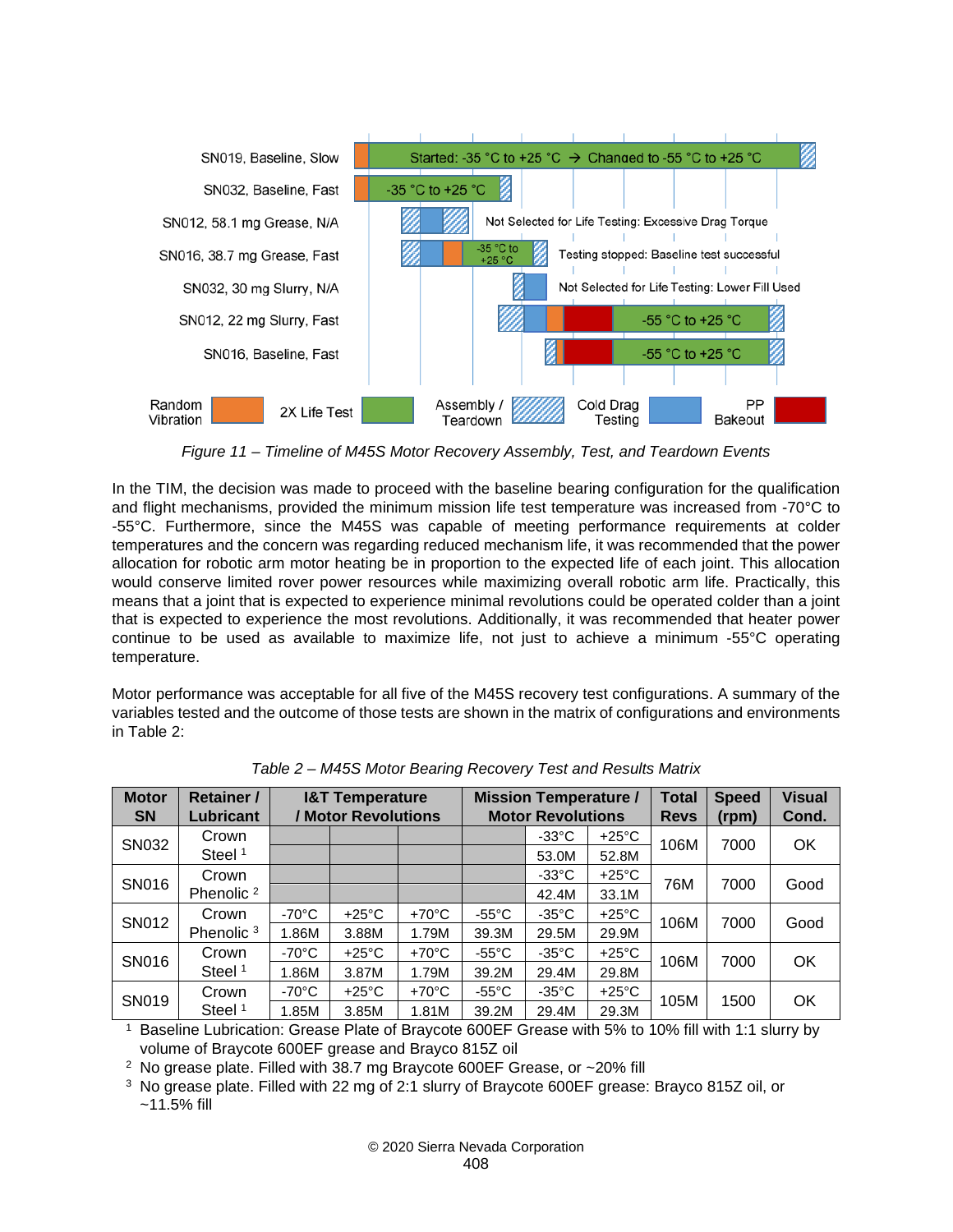[Figure 12](#page-12-0) is a comparison of the post-life test condition of the front motor bearing from various units:

- Left: Original M45S DV motor-only life test with mission temperatures of -70°C to +70°C. Bearing spun roughly and the lubricant/wear debris was dry and dark.
- Center: M45S SN016 full-speed baseline bearing life test with modified mission temperatures of -55°C to +25°C. Bearing spun smoothly and lubricant was still present and slightly discolored around the retainer ball pocket areas.
- Right: M45S SN012 full-speed life test with modified mission temperatures of -55°C to +25°C and a phenolic retainer with 22 mg grease/oil slurry fill. Bearing spun smoothly and lubricant was plentiful and minimally discolored.

<span id="page-12-0"></span>

*Figure 12 – Post-Life Condition of Front M45S Bearings*

## **Conclusions and Lessons Learned**

### **Conclusions**

While the end-of-life condition of the bearings with phenolic retainers was superior to those with baseline crown steel retainers, the level of risk and schedule impact associated with replacing bearings installed in flight motors was deemed too significant. Multiple life tests confirmed that increasing the minimum mission life test temperature from -70°C to -55°C resulted in the baseline bearing configuration meeting the margined life requirements. The team planned to implement this change in minimum operating temperature by allocating the motor heating power budget proportionally based on the life requirement of each M45S motor application. By October 2019, the robotic arm joint assemblies, using SNC gearmotors containing the M45S motor with the baseline bearing configuration, were qualified for flight after successfully completing their margined life tests utilizing an increased minimum mission life test temperature of -55°C, providing additional confidence in the chosen solution.

### Lessons Learned

- Programs should evaluate the appropriateness of applying a 15°C thermal uncertainty margin in combination with the 2X margin on required revolutions during life testing, especially when the temperature margin results in a significant viscosity change in the lubricant.
- Given the -72°C pour point of Brayco 815Z oil, operation at -70°C resulted in a starvation condition. Future work should evaluate newer lubricant formulations with lower pour points if long duration operation at -70°C is unavoidable.
- Bearing drag testing over temperature may be useful as a means of determining the low-end temperature limit for effective wet lubrication. Bearing drag normally increases with decreasing temperature, but drag torque was shown to decrease below this low-end temperature limit as the lubricant cannot flow and the bearing operates in a lubricant starvation condition.